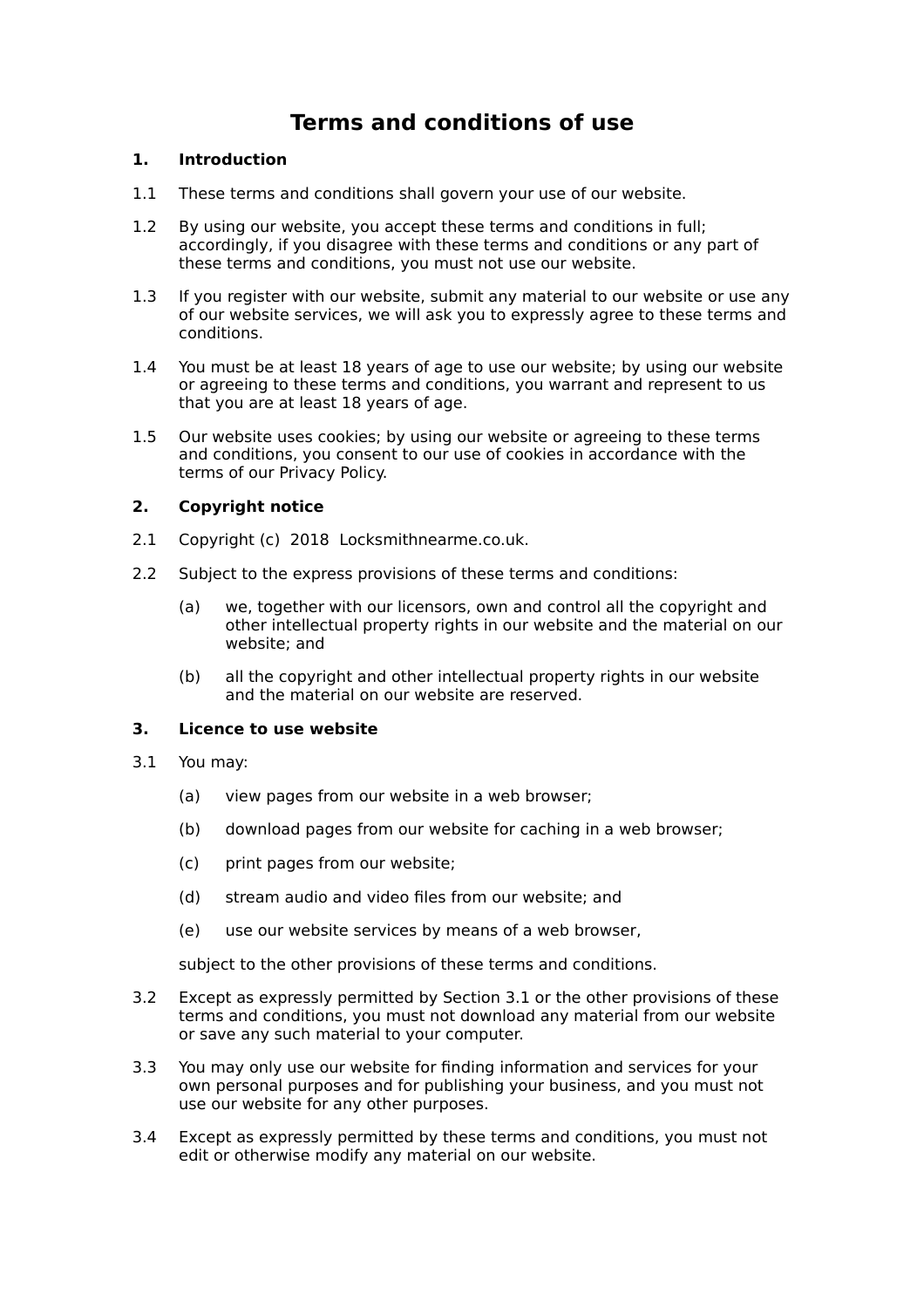- 3.5 Unless you own or control the relevant rights in the material, you must not:
	- (a) republish material from our website (including republication on another website);
	- (b) sell, rent or sub-license material from our website;
	- (c) show any material from our website in public;
	- (d) exploit material from our website for a commercial purpose; or
	- (e) redistribute material from our website.
- 3.6 Notwithstanding Section 3.5, you may redistribute our newsletter in print and electronic form to any person for private purposes.
- 3.7 We reserve the right to restrict access to areas of our website, or indeed our whole website, at our discretion; you must not circumvent or bypass, or attempt to circumvent or bypass, any access restriction measures on our website.

#### **4. Acceptable use**

- 4.1 You must not:
	- (a) use our website in any way or take any action that causes, or may cause, damage to the website or impairment of the performance, availability or accessibility of the website;
	- (b) use our website in any way that is unlawful, illegal, fraudulent or harmful, or in connection with any unlawful, illegal, fraudulent or harmful purpose or activity;
	- (c) use our website to copy, store, host, transmit, send, use, publish or distribute any material which consists of (or is linked to) any spyware, computer virus, Trojan horse, worm, keystroke logger, rootkit or other malicious computer software;
	- (d) conduct any systematic or automated data collection activities (including without limitation scraping, data mining, data extraction and data harvesting) on or in relation to our website without our express written consent;
	- (e) access or otherwise interact with our website using any robot, spider or other automated means, except for the purpose of search engine indexing while using legitimate methods that are harmful to the website;
	- (f) violate the directives set out in the robots.txt file for our website; or
	- (g) use data collected from our website for any direct marketing activity (including without limitation email marketing, SMS marketing, telemarketing and direct mailing).
- 4.2 You must ensure that all the information you supply to us through our website, or in relation to our website, is true, accurate, current, complete and nonmisleading.

## **5. Use on behalf of organisation**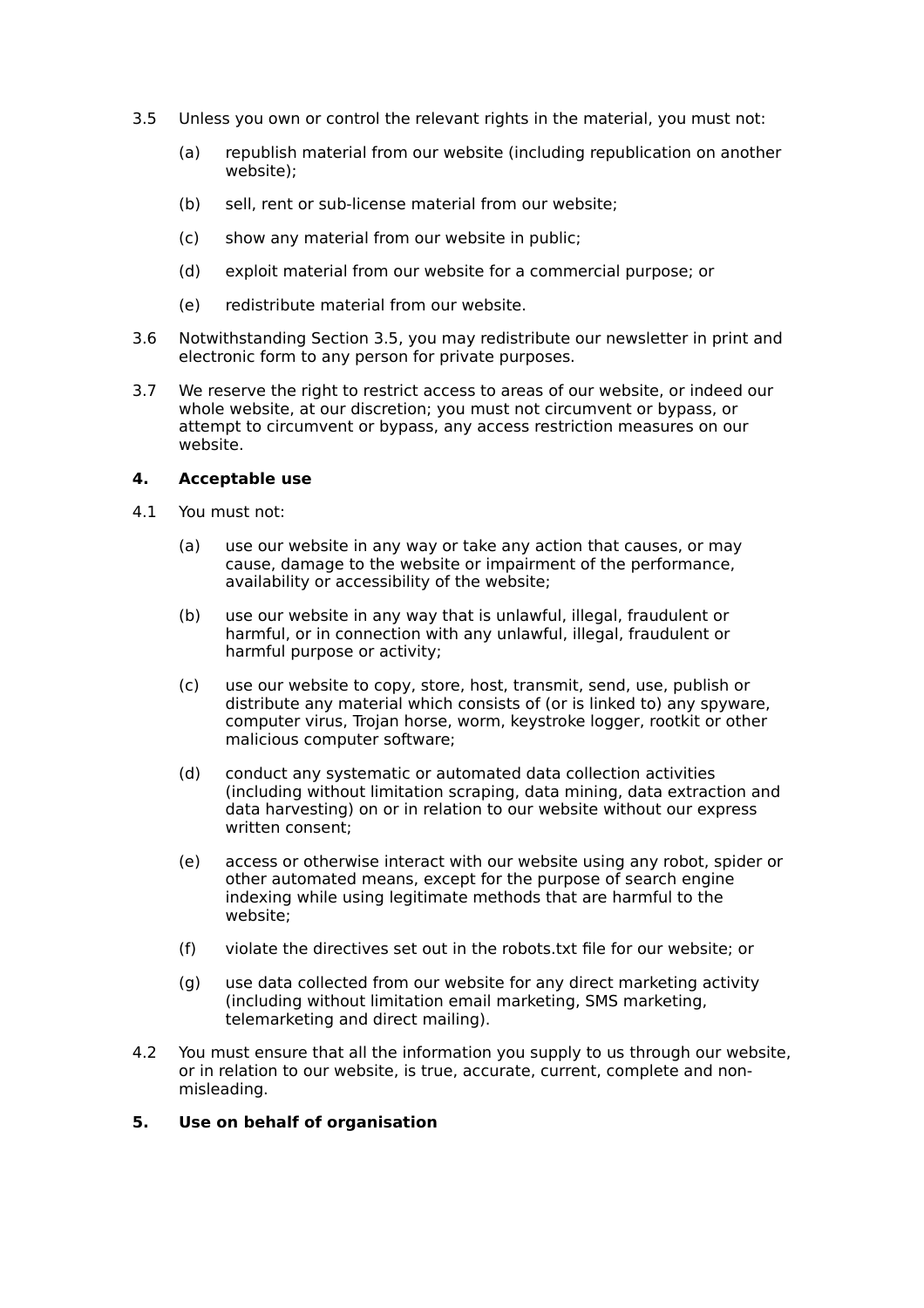- 5.1 If you use our website or expressly agree to these terms and conditions in the course of a business or other organisational project, then by so doing you bind both:
	- (a) yourself; and
	- (b) the person, company or other legal entity that operates that business or organisational project,

to these terms and conditions, and in these circumstances references to "you" in these terms and conditions are to both the individual user and the relevant person, company or legal entity, unless the context requires otherwise.

## **6. Registration and accounts**

- 6.1 To be eligible for an account on our website under this Section 6, you must be resident of and situated in the United Kingdom.
- 6.2 You may register for an account with our website by completing and submitting the account registration form on our website, and clicking on the verification link in the email that the website will send to you.
- 6.3 You must not allow any other person to use your account to access the website.
- 6.4 You must notify us in writing immediately if you become aware of any unauthorised use of your account.
- 6.5 You must not use any other person's account to access the website, unless you have that person's express permission to do so.

## **7. User login details**

- 7.1 If you register for an account with our website, you will be asked to choose a user ID and password.
- 7.2 Your user ID must not be liable to mislead and must comply with the content rules set out in Section 16; you must not use your account or user ID for or in connection with the impersonation of any person.
- 7.3 You must keep your password confidential.
- 7.4 You must notify us in writing immediately if you become aware of any disclosure of your password.
- 7.5 You are responsible for any activity on our website arising out of any failure to keep your password confidential, and may be held liable for any losses arising out of such a failure.

## **8. Cancellation and suspension of account**

- 8.1 We may:
	- (a) suspend your account;
	- (b) cancel your account; and/or
	- (c) edit your account details,

at any time in our sole discretion without notice or explanation, providing that if we cancel any services you have paid for and you have not breached these terms and conditions, we will refund to you a pro rata amount of your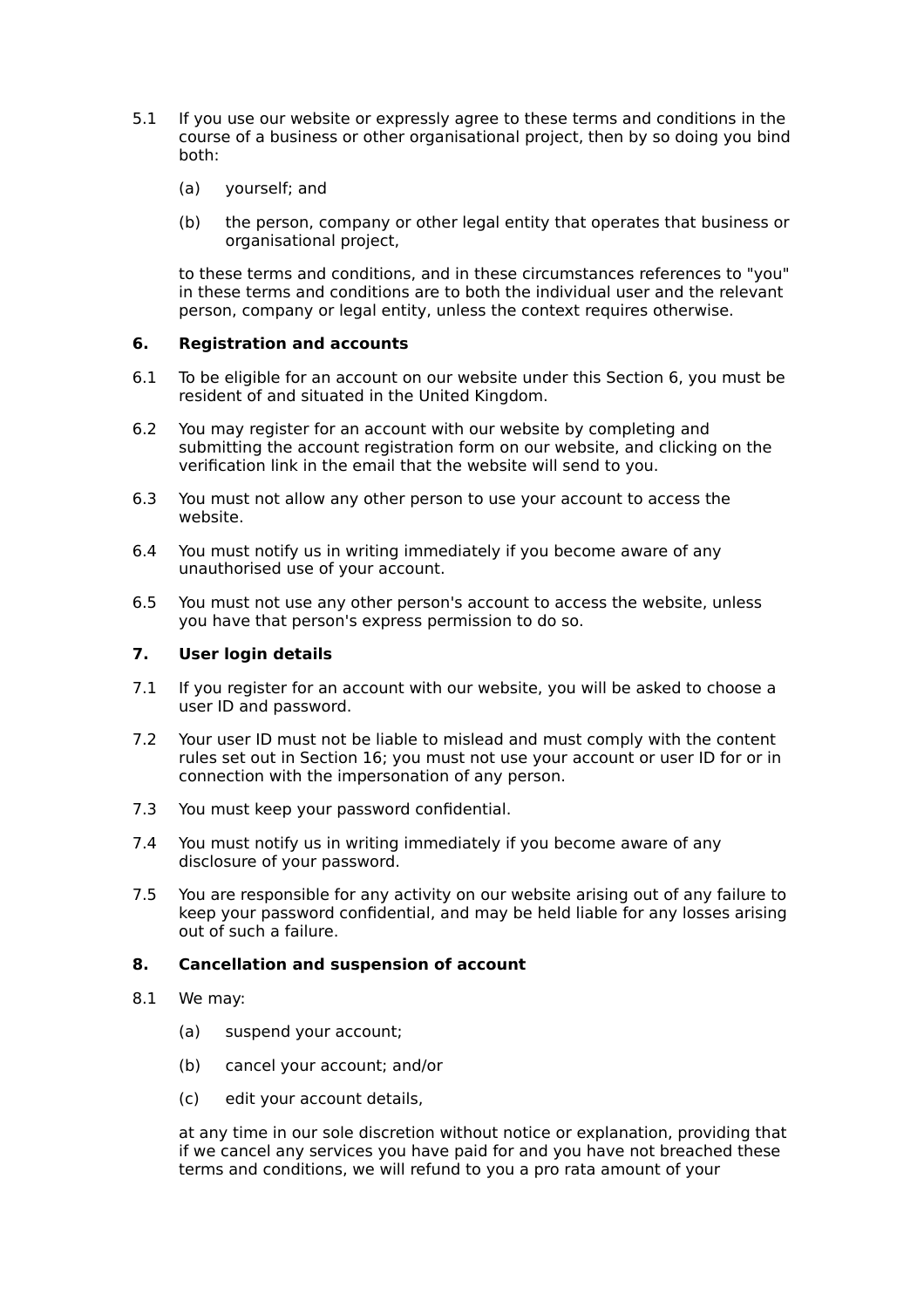payment, such amount to be calculated by us using any reasonable methodology.

8.2 You may cancel your account on our website using your account control panel on the website. You will not be entitled to any refund if you cancel your account in accordance with this Section 8.2.

# **9. Directory**

- 9.1 We welcome submissions to the directory published on our website.
- 9.2 Each submission to our directory must be a listing in respect of a business / company that has an actual existence in reality and is serving customers in the UK.
- 9.3 For the avoidance of doubt, your directory submissions constitute "your content" for the purposes of Section 15 and Section 16, and must comply with the acceptable use rules set out in Section 4.
- 9.4 You must keep your directory submissions up to date using our website interface.

# **10. Free directory listings**

- 10.1 You may submit a free listing to our directory by following this process: 1. From the home page top right select  $+$  Add listing 2. Choose your plan 3. Submit business info 4. Continue free or complete a payment for premium plans.
- 10.2 If we accept your free directory listing submission, it will remain published on our website for the relevant period set out on our website, subject to termination or deletion in accordance with these terms and conditions.
- 10.3 We may delete a free directory listing at any time, with or without notice to you.

## **11. Paid directory listings**

- 11.1 You may submit a paid listing to our directory by following this process: 1. From the home page top right select  $+$  Add listing 2. Choose a premium plan 3. Submit business info 4. Complete a payment for the paid listing..
- 11.2 You will have the opportunity to identify and correct input errors prior to making your order.
- 11.3 Paid submissions include the following benefits: A link to your website, Links to social media sites, Sponsored Ads.
- 11.4 If we accept a paid directory submission, it will remain published on our website for the relevant period specified on our website as per the paid plan you choose, subject to termination or deletion in accordance with these terms and conditions.
- 11.5 We may delete a paid directory listing at any time, providing that if we delete a paid listing in accordance with this Section 11.5 before the end of the period in respect of which listing fees have been paid, we will refund to you a prorated portion of those listing fees reflecting the unexpired listing period, such amount to be calculated by us using any reasonable methodology.

## **12. Prohibited directory submissions**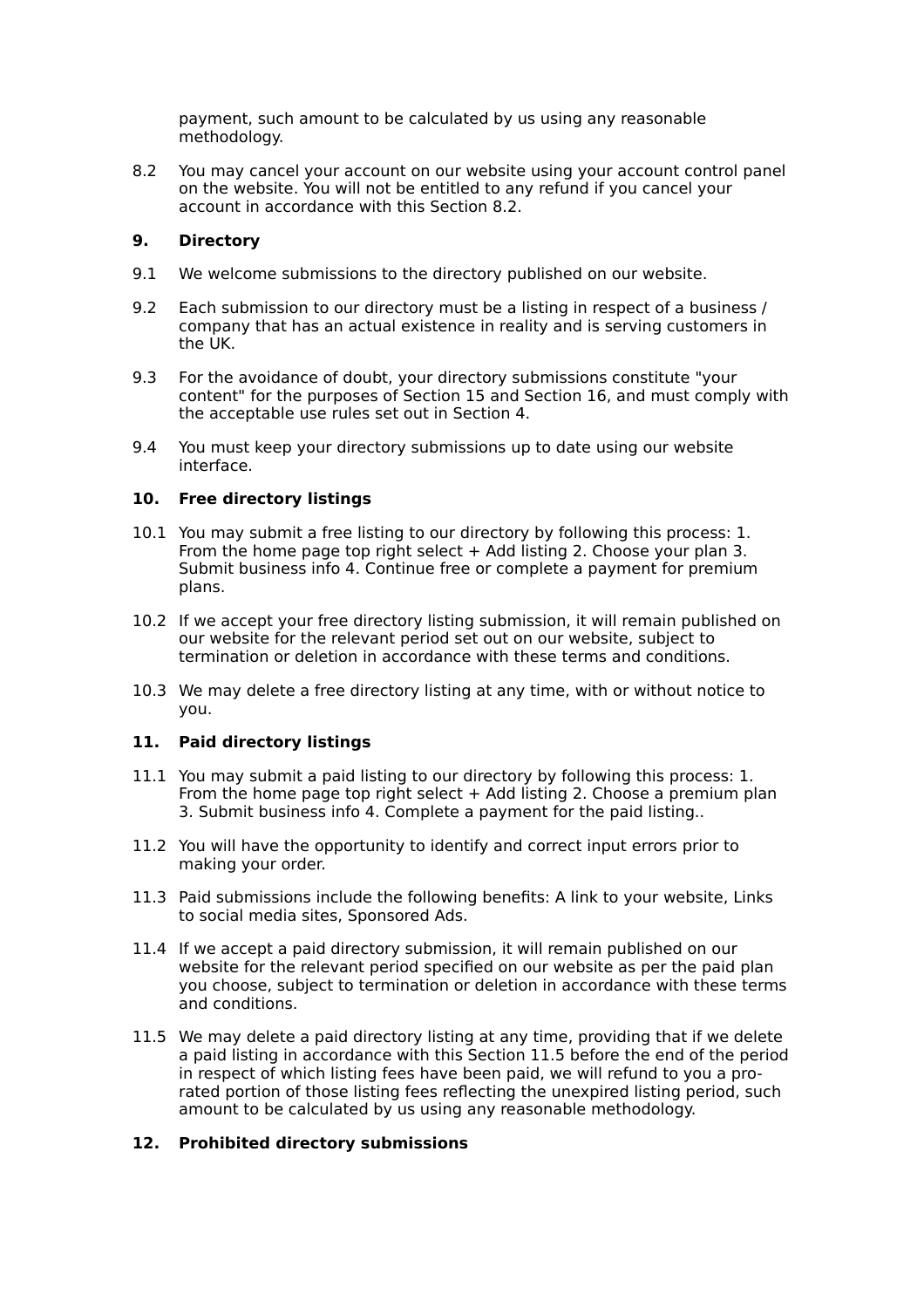- 12.1 Without prejudice to our other rights under these terms and conditions, we reserve the right to reject or delete directory submissions that breach these terms and conditions, or that do not meet the additional guidelines for submissions published on our website.
- 12.2 If we reject or delete a directory submission in accordance with this Section 12, we will not refund any applicable charges.

## **13. Fees**

- 13.1 The fees in respect of our website services will be as set out on the website from time to time.
- 13.2 All amounts stated in these terms and conditions or on our website are stated inclusive of VAT.
- 13.3 You must pay to us the fees in respect of our website services in advance, in cleared funds, in accordance with any instructions on our website.
- 13.4 We may vary fees from time to time by posting new fees on our website, but this will not affect fees for services that have been previously paid.
- 13.5 If you dispute any payment made to us, you must contact us immediately and provide full details of your claim.
- 13.6 If you make an unjustified credit card, debit card or other charge-back then you will be liable to pay us, within 7 days following the date of our written request:
	- (a) an amount equal to the amount of the charge-back;
	- (b) all third party expenses incurred by us in relation to the charge-back (including charges made by our or your bank or payment processor or card issuer);
	- (c) an administration fee of GBP 25.00 including VAT; and
	- (d) all our reasonable costs, losses and expenses incurred in recovering the amounts referred to in this Section 13.6 (including without limitation legal fees and debt collection fees),

and for the avoidance of doubt, if you fail to recognise or fail to remember the source of an entry on your card statement or other financial statement, and make a charge-back as a result, this will constitute an unjustified charge-back for the purposes of this Section 13.6.

- 13.7 If you owe us any amount under or relating to these terms and conditions, we may suspend or withdraw the provision of services to you.
- 13.8 We may at any time set off any amount that you owe to us against any amount that we owe to you, by sending you written notice of the set-off.

## **14. Our role**

- 14.1 You acknowledge that:
	- (a) we do not confirm the identity of website users, check their credit worthiness or bona fides, or otherwise vet them;
	- (b) we do not check, audit or monitor the information contained in advertisements or listings;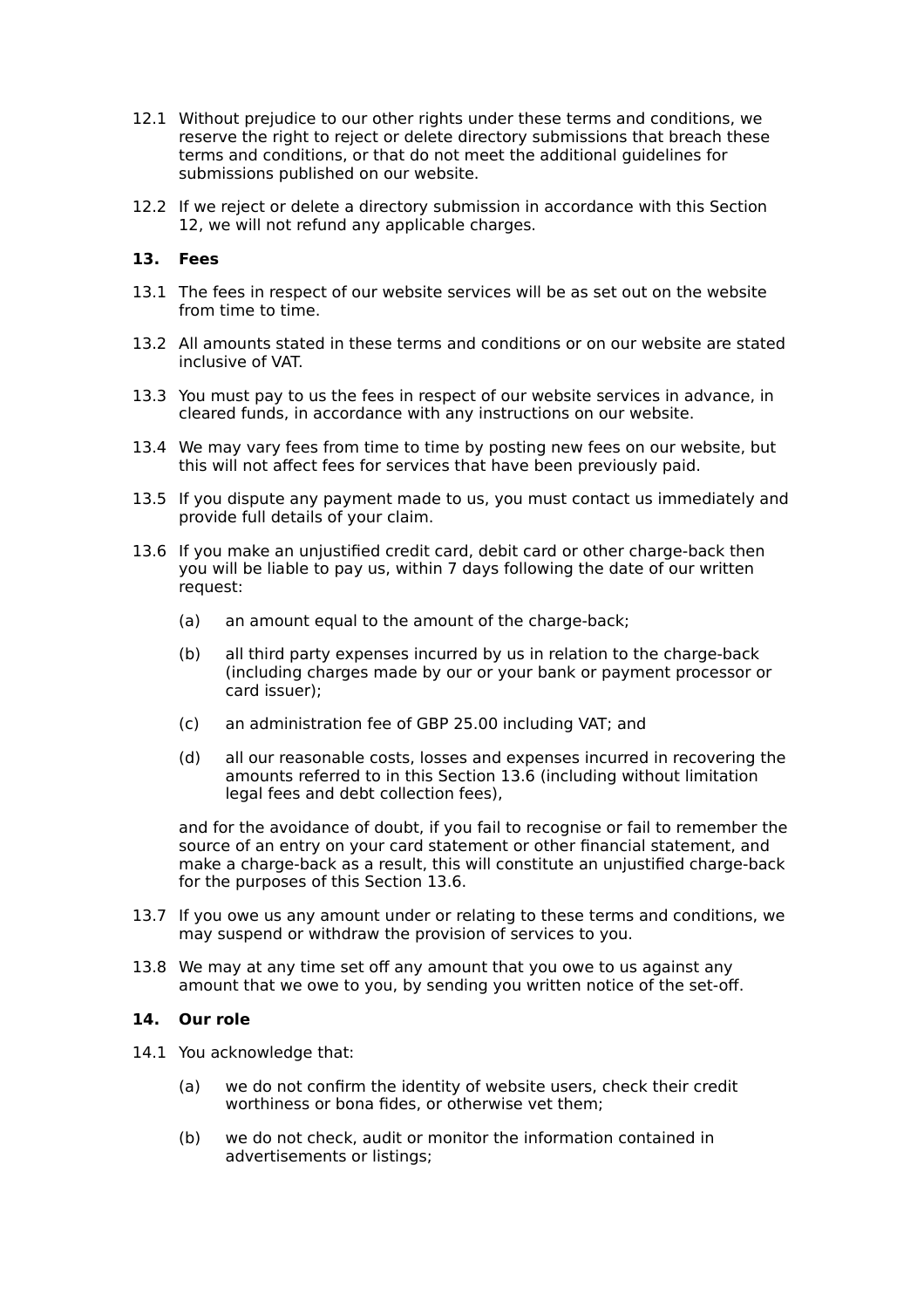- (c) we are not party to any contract for the sale or purchase of products, digital products or services advertised or listed on the website;
- (d) we are not involved in any transactions between website users in any way;
- (e) we are not the agents for any website users,

and accordingly we will not be liable to any person in relation to any contract or other arrangement between website users; furthermore we are not responsible for the enforcement of any contractual obligations arising out of a contract between website users and we will have no obligation to mediate between the parties to any such contract.

14.2 The provisions of this Section 14 are subject to Section 19.1.

## **15. Your content: licence**

- 15.1 In these terms and conditions, "your content" means all works and materials (including without limitation text, graphics, images, audio material, video material, audio-visual material, scripts, software and files) that you submit to us or our website for storage or publication on, processing by, or transmission via, our website.
- 15.2 You grant to us a worldwide, irrevocable, non-exclusive, royalty-free licence to use, reproduce, store, adapt, publish, translate and distribute your content in any existing or future media.
- 15.3 You grant to us the right to sub-license the rights licensed under Section 15.2.
- 15.4 You grant to us the right to bring an action for infringement of the rights licensed under Section 15.2.
- 15.5 You hereby waive all your moral rights in your content to the maximum extent permitted by applicable law; and you warrant and represent that all other moral rights in your content have been waived to the maximum extent permitted by applicable law.
- 15.6 You may edit your content to the extent permitted using the editing functionality made available on our website.
- 15.7 Without prejudice to our other rights under these terms and conditions, if you breach any provision of these terms and conditions in any way, or if we reasonably suspect that you have breached these terms and conditions in any way, we may delete, unpublish or edit any or all of your content.

## **16. Your content: rules**

- 16.1 You warrant and represent that your content will comply with these terms and conditions.
- 16.2 Your content must not be illegal or unlawful, must not infringe any person's legal rights, and must not be capable of giving rise to legal action against any person (in each case in any jurisdiction and under any applicable law).
- 16.3 Your content, and the use of your content by us in accordance with these terms and conditions, must not:
	- (a) be libellous or maliciously false;
	- (b) be obscene or indecent;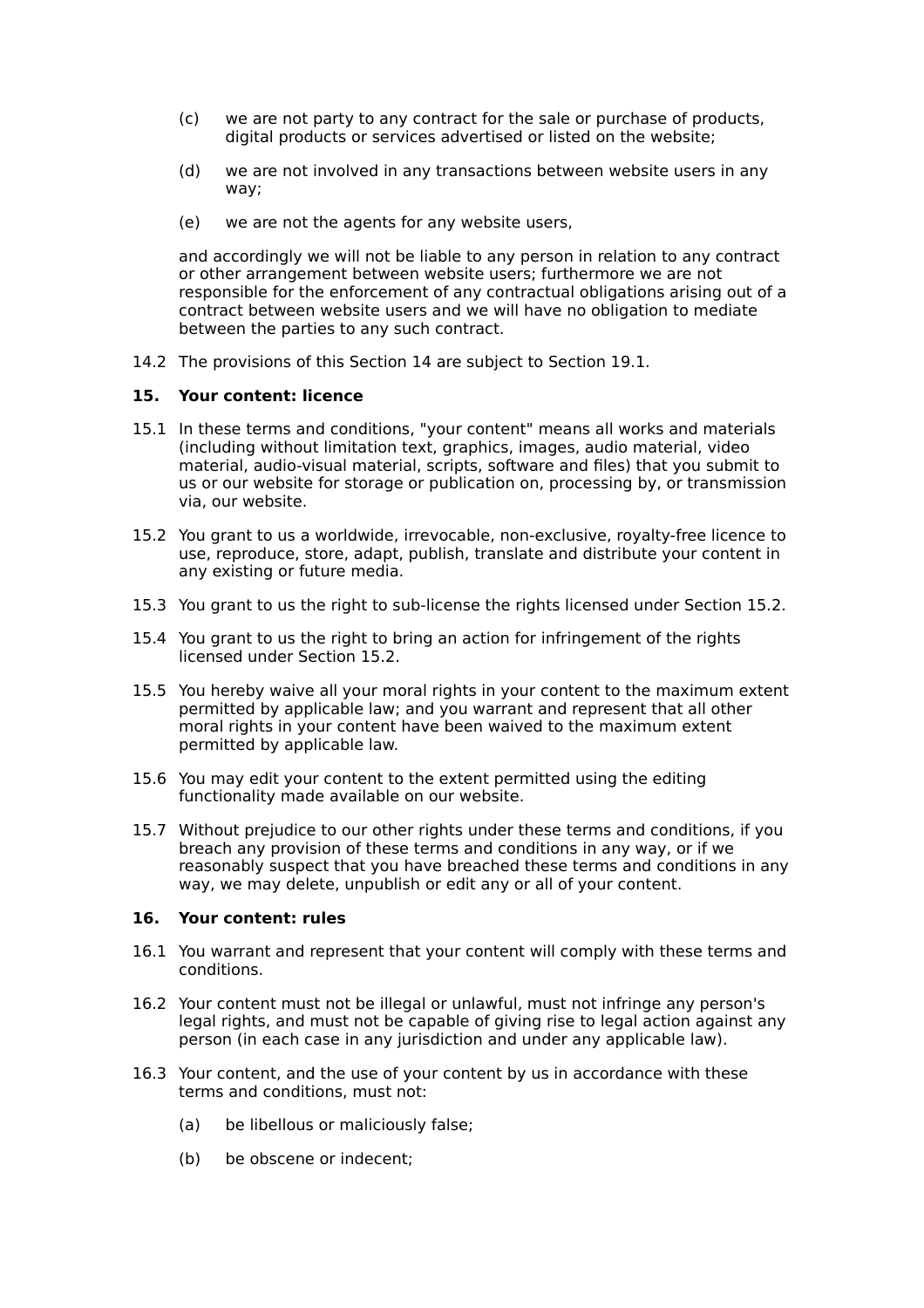- (c) infringe any copyright, moral right, database right, trade mark right, design right, right in passing off, or other intellectual property right;
- (d) infringe any right of confidence, right of privacy or right under data protection legislation;
- (e) constitute negligent advice or contain any negligent statement;
- (f) constitute an incitement to commit a crime, instructions for the commission of a crime or the promotion of criminal activity;
- (g) be in contempt of any court, or in breach of any court order;
- (h) be in breach of racial or religious hatred or discrimination legislation;
- (i) be blasphemous;
- (j) be in breach of official secrets legislation;
- (k) be in breach of any contractual obligation owed to any person;
- (l) depict violence in an explicit, graphic or gratuitous manner;
- (m) be pornographic, lewd, suggestive or sexually explicit;
- (n) be untrue, false, inaccurate or misleading;
- (o) consist of or contain any instructions, advice or other information which may be acted upon and could, if acted upon, cause illness, injury or death, or any other loss or damage;
- (p) constitute spam;
- (q) be offensive, deceptive, fraudulent, threatening, abusive, harassing, anti-social, menacing, hateful, discriminatory or inflammatory; or
- (r) cause annoyance, inconvenience or needless anxiety to any person.
- 16.4 Your content must be appropriate, civil and tasteful, and accord with generally accepted standards of etiquette and behaviour on the internet.
- 16.5 You must not use our website to link to any website or web page consisting of or containing material that would, were it posted on our website, breach the provisions of these terms and conditions.
- 16.6 You must not submit to our website any material that is or has ever been the subject of any threatened or actual legal proceedings or other similar complaint.

## **17. Report abuse**

- 17.1 If you learn of any unlawful material or activity on our website, or any material or activity that breaches these terms and conditions, please let us know.
- 17.2 You can let us know about any such material or activity by email or using the contact form on our website.

## **18. Limited warranties**

- 18.1 We do not warrant or represent:
	- (a) the completeness or accuracy of the information published on our website;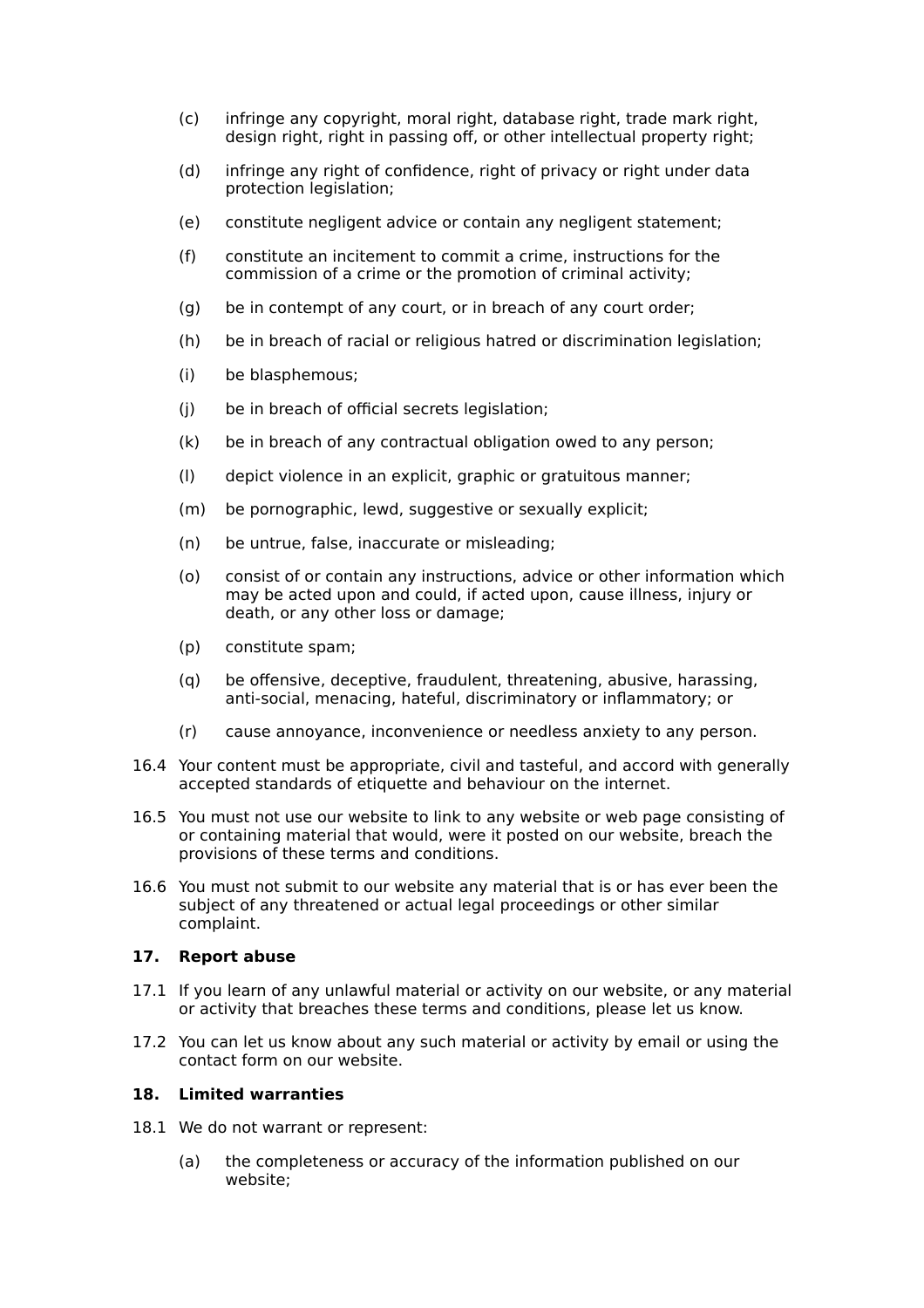- (b) that the material on the website is up to date; or
- (c) that the website or any service on the website will remain available.
- 18.2 We reserve the right to discontinue or alter any or all of our website services, and to stop publishing our website, at any time in our sole discretion without notice or explanation; and save to the extent expressly provided otherwise in these terms and conditions, you will not be entitled to any compensation or other payment upon the discontinuance or alteration of any website services, or if we stop publishing the website.
- 18.3 To the maximum extent permitted by applicable law and subject to Section 19.1, we exclude all representations and warranties relating to the subject matter of these terms and conditions, our website and the use of our website.

#### **19. Limitations and exclusions of liability**

- 19.1 Nothing in these terms and conditions will:
	- (a) limit or exclude any liability for death or personal injury resulting from negligence;
	- (b) limit or exclude any liability for fraud or fraudulent misrepresentation;
	- (c) limit any liabilities in any way that is not permitted under applicable law; or
	- (d) exclude any liabilities that may not be excluded under applicable law.
- 19.2 The limitations and exclusions of liability set out in this Section 19 and elsewhere in these terms and conditions:
	- (a) are subject to Section 19.1; and
	- (b) govern all liabilities arising under these terms and conditions or relating to the subject matter of these terms and conditions, including liabilities arising in contract, in tort (including negligence) and for breach of statutory duty, except to the extent expressly provided otherwise in these terms and conditions.
- 19.3 To the extent that our website and the information and services on our website are provided free of charge, we will not be liable for any loss or damage of any nature.
- 19.4 We will not be liable to you in respect of any losses arising out of any event or events beyond our reasonable control.
- 19.5 We will not be liable to you in respect of any business losses, including (without limitation) loss of or damage to profits, income, revenue, use, production, anticipated savings, business, contracts, commercial opportunities or goodwill.
- 19.6 We will not be liable to you in respect of any loss or corruption of any data, database or software.
- 19.7 We will not be liable to you in respect of any special, indirect or consequential loss or damage.
- 19.8 You accept that we have an interest in limiting the personal liability of our officers and employees and, having regard to that interest, you acknowledge that we are a limited liability entity; you agree that you will not bring any claim personally against our officers or employees in respect of any losses you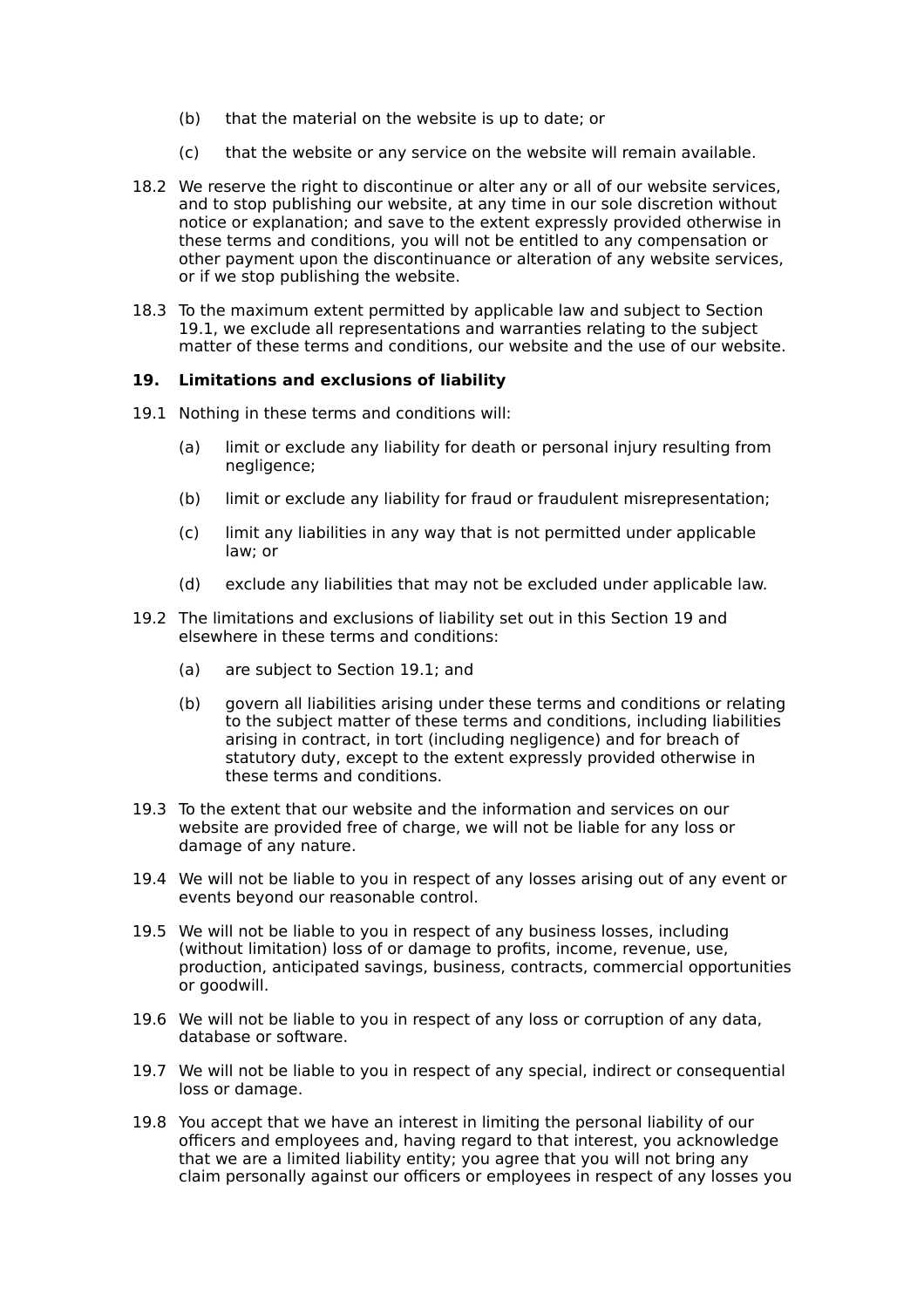suffer in connection with the website or these terms and conditions (this will not, of course, limit or exclude the liability of the limited liability entity itself for the acts and omissions of our officers and employees).

- 19.9 Our aggregate liability to you in respect of any contract to provide services to you under these terms and conditions shall not exceed the greater of:
	- $(a)$  : and
	- (b) the total amount paid and payable to us under the contract.

#### **20. Indemnity**

20.1 You hereby indemnify us, and undertake to keep us indemnified, against any and all losses, damages, costs, liabilities and expenses (including without limitation legal expenses and any amounts paid by us to a third party in settlement of a claim or dispute) incurred or suffered by us and arising directly or indirectly out of your use of our website and/or any breach by you of any provision of these terms and conditions.

#### **21. Breaches of these terms and conditions**

- 21.1 Without prejudice to our other rights under these terms and conditions, if you breach these terms and conditions in any way, or if we reasonably suspect that you have breached these terms and conditions in any way, we may:
	- (a) send you one or more formal warnings;
	- (b) temporarily suspend your access to our website;
	- (c) permanently prohibit you from accessing our website;
	- (d) block computers using your IP address from accessing our website;
	- (e) contact any or all of your internet service providers and request that they block your access to our website;
	- (f) commence legal action against you, whether for breach of contract or otherwise; and/or
	- (g) suspend or delete your account on our website.
- 21.2 Where we suspend or prohibit or block your access to our website or a part of our website, you must not take any action to circumvent such suspension or prohibition or blocking (including without limitation creating and/or using a different account).

## **22. Third party websites**

- 22.1 Our website includes hyperlinks to other websites owned and operated by third parties; such hyperlinks are not recommendations.
- 22.2 We have no control over third party websites and their contents, and subject to Section 19.1 we accept no responsibility for them or for any loss or damage that may arise from your use of them.

## **23. Trade marks**

23.1 LocksmithNearMe, our logos and our other registered and unregistered trade marks are trade marks belonging to us; we give no permission for the use of these trade marks, and such use may constitute an infringement of our rights.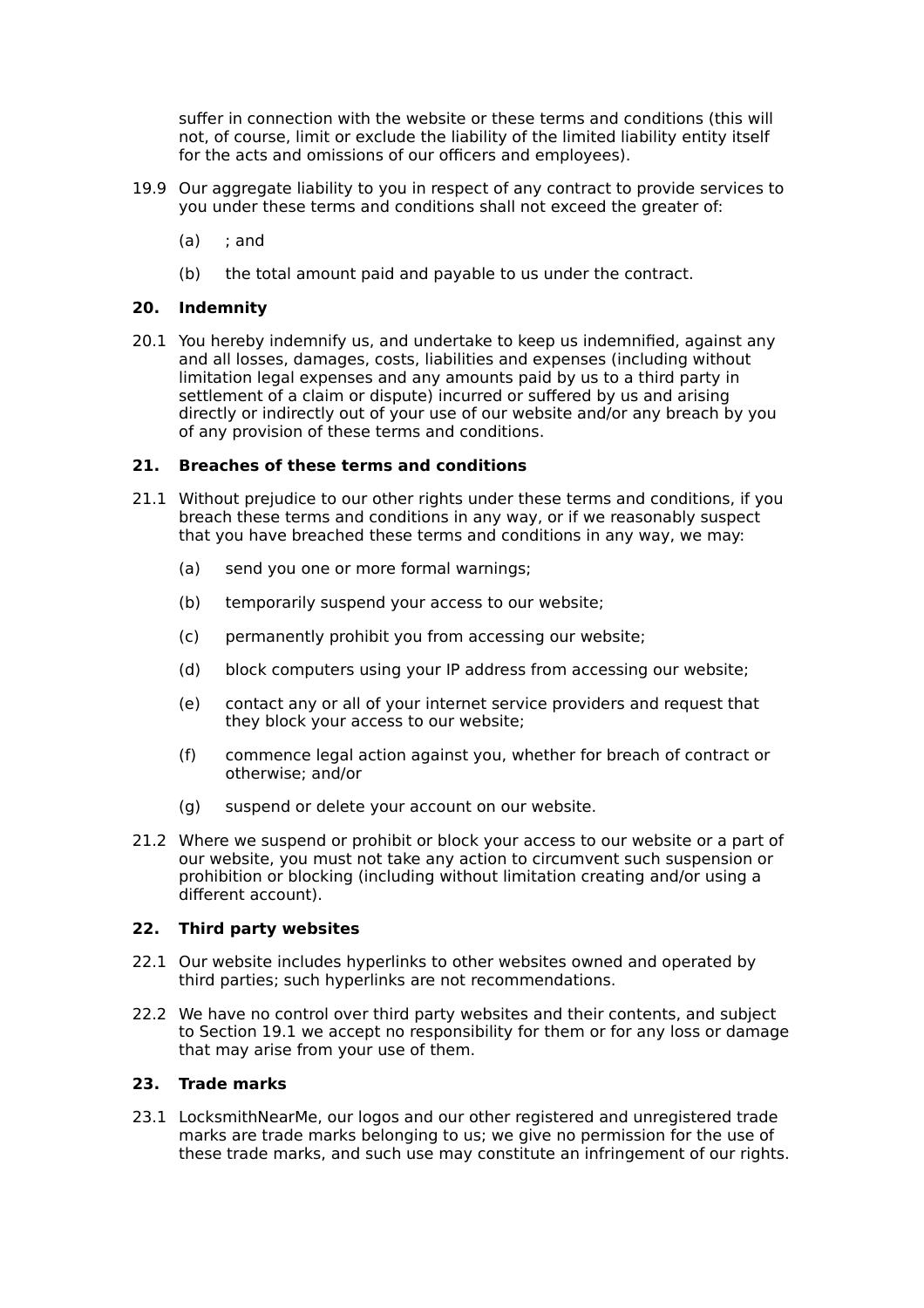23.2 The third party registered and unregistered trade marks or service marks on our website are the property of their respective owners and, unless stated otherwise in these terms and conditions, we do not endorse and are not affiliated with any of the holders of any such rights and as such we cannot grant any licence to exercise such rights.

# **24. Competitions**

- 24.1 From time to time we may run competitions, free prize draws and/or other promotions on our website.
- 24.2 Competitions will be subject to separate terms and conditions (which we will make available to you as appropriate).

# **25. Variation**

- 25.1 We may revise these terms and conditions from time to time.
- 25.2 The revised terms and conditions shall apply to the use of our website from the date of publication of the revised terms and conditions on the website, and you hereby waive any right you may otherwise have to be notified of, or to consent to, revisions of these terms and conditions.
- 25.3 If you have given your express agreement to these terms and conditions, we will ask for your express agreement to any revision of these terms and conditions; and if you do not give your express agreement to the revised terms and conditions within such period as we may specify, we will disable or delete your account on the website, and you must stop using the website.

# **26. Assignment**

- 26.1 You hereby agree that we may assign, transfer, sub-contract or otherwise deal with our rights and/or obligations under these terms and conditions.
- 26.2 You may not without our prior written consent assign, transfer, sub-contract or otherwise deal with any of your rights and/or obligations under these terms and conditions.

# **27. Severability**

- 27.1 If a provision of these terms and conditions is determined by any court or other competent authority to be unlawful and/or unenforceable, the other provisions will continue in effect.
- 27.2 If any unlawful and/or unenforceable provision of these terms and conditions would be lawful or enforceable if part of it were deleted, that part will be deemed to be deleted, and the rest of the provision will continue in effect.

## **28. Third party rights**

- 28.1 A contract under these terms and conditions is for our benefit and your benefit, and is not intended to benefit or be enforceable by any third party.
- 28.2 The exercise of the parties' rights under a contract under these terms and conditions is not subject to the consent of any third party.

## **29. Entire agreement**

29.1 Subject to Section 19.1, these terms and conditions, together with our privacy policy, shall constitute the entire agreement between you and us in relation to your use of our website and shall supersede all previous agreements between you and us in relation to your use of our website.